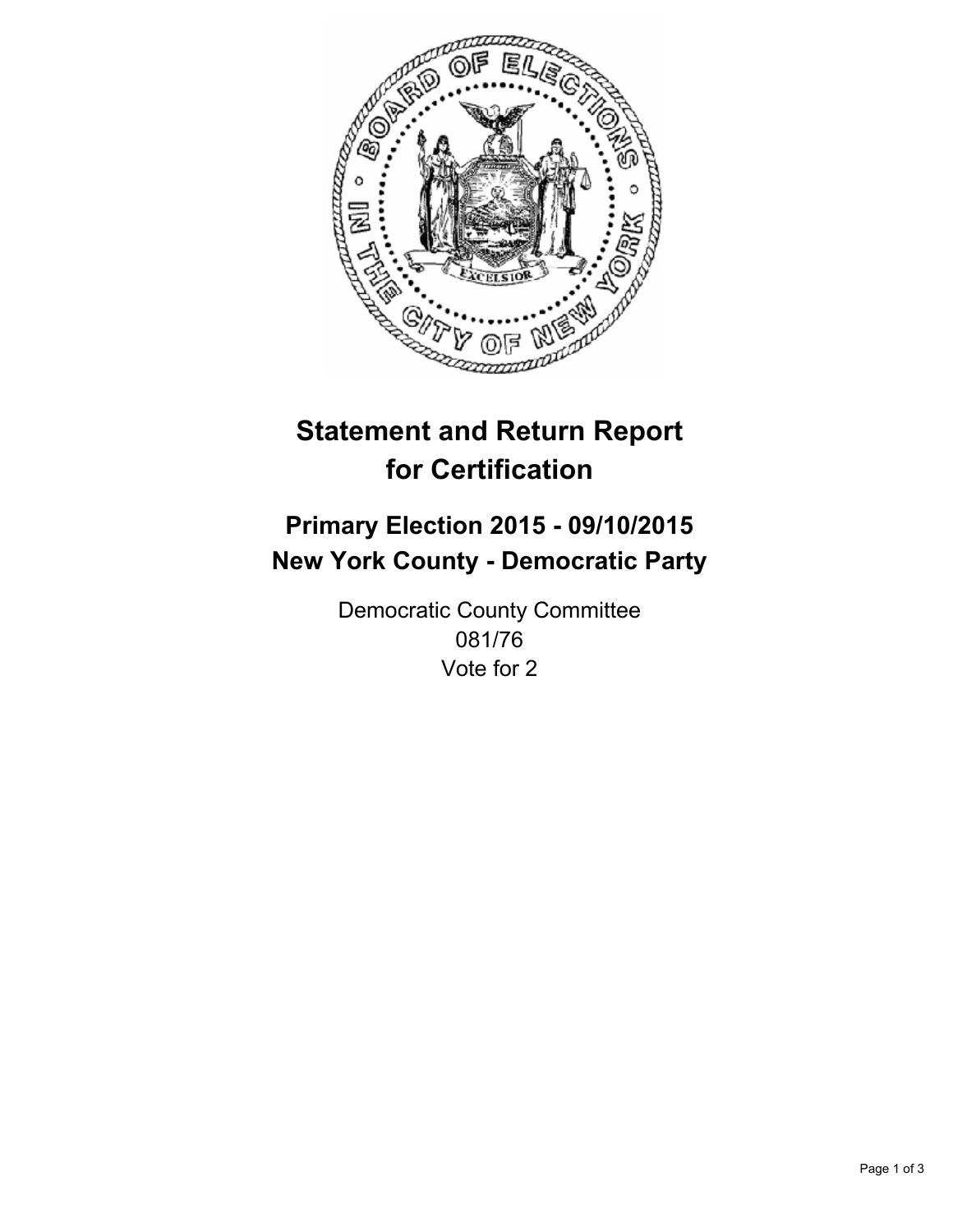

### **Assembly District 76**

| <b>PUBLIC COUNTER</b>                                    | 15 |
|----------------------------------------------------------|----|
| ABSENTEE/MILITARY                                        | 0  |
| <b>AFFIDAVIT</b>                                         | 0  |
| <b>Total Ballots</b>                                     | 15 |
| Less - Inapplicable Federal/Special Presidential Ballots | 0  |
| <b>Total Applicable Ballots</b>                          | 15 |
| SARAH K. STEINER                                         | 9  |
| REBECCA S. WEINTRAUB                                     | 8  |
| <b>TIMOTHY BYRNES</b>                                    | 3  |
| <b>JEAN FISCHMAN</b>                                     | 4  |
| <b>Total Votes</b>                                       | 24 |
| Unrecorded                                               | 6  |